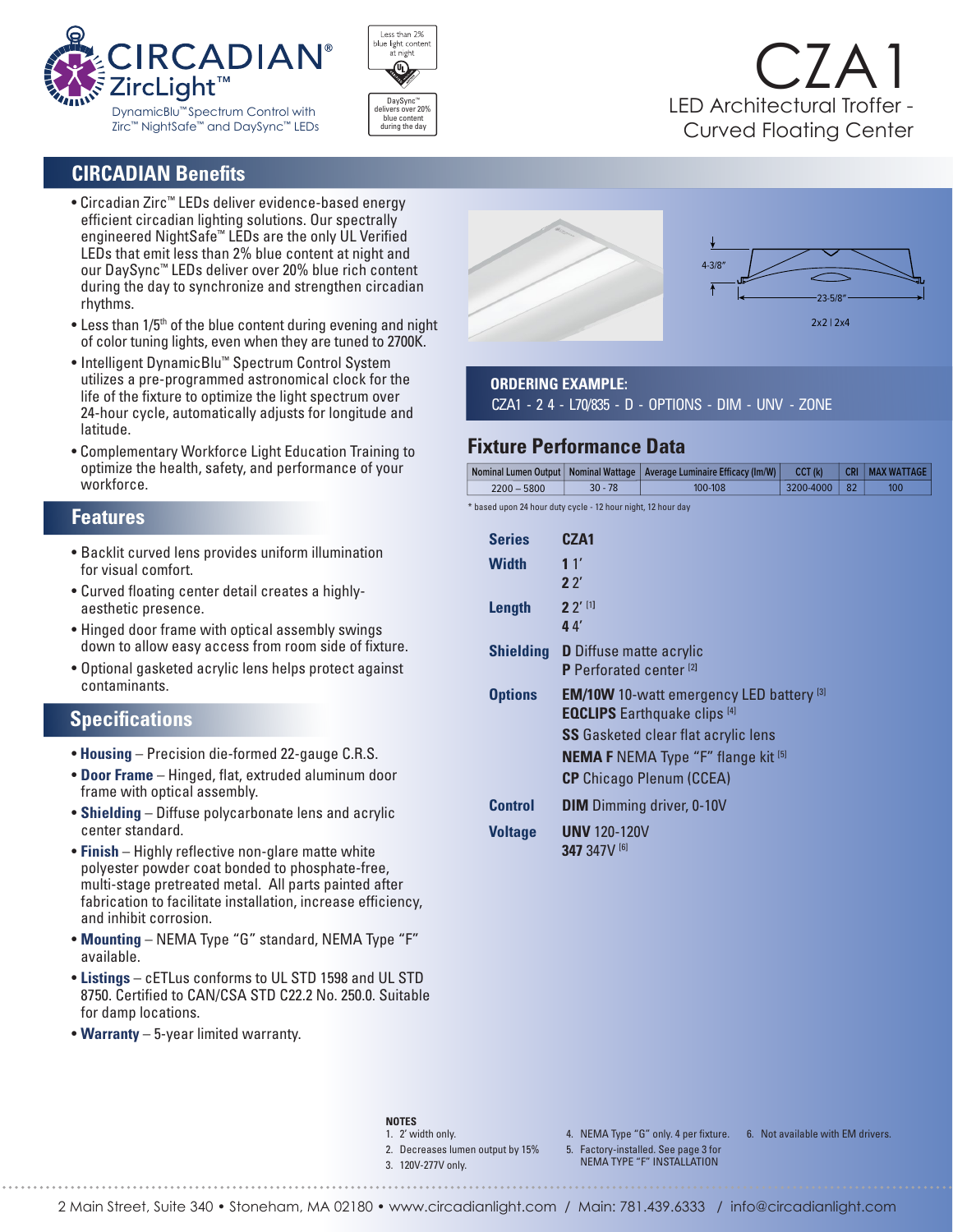





# **Photometry**

### **CZA1-22-L40/835-D-DIM-UNV**

Total Luminaire Output: 4120 lumens; 37 Watts | Efficacy: 111 lm/W | 82 CRI; 3500K CCT



#### **CZA1-24-L70/835-D-DIM-UNV**

Total Luminaire Output: 7002 lumens; 63 Watts | Efficacy: 111 lm/W | 82 CRI; 3500K CCT 90° 80° **VERTICAL ANGLE HORIZONTAL ANGLE ZONAL LUMENS 0º 45º 90º LUMEN SUMMARY**